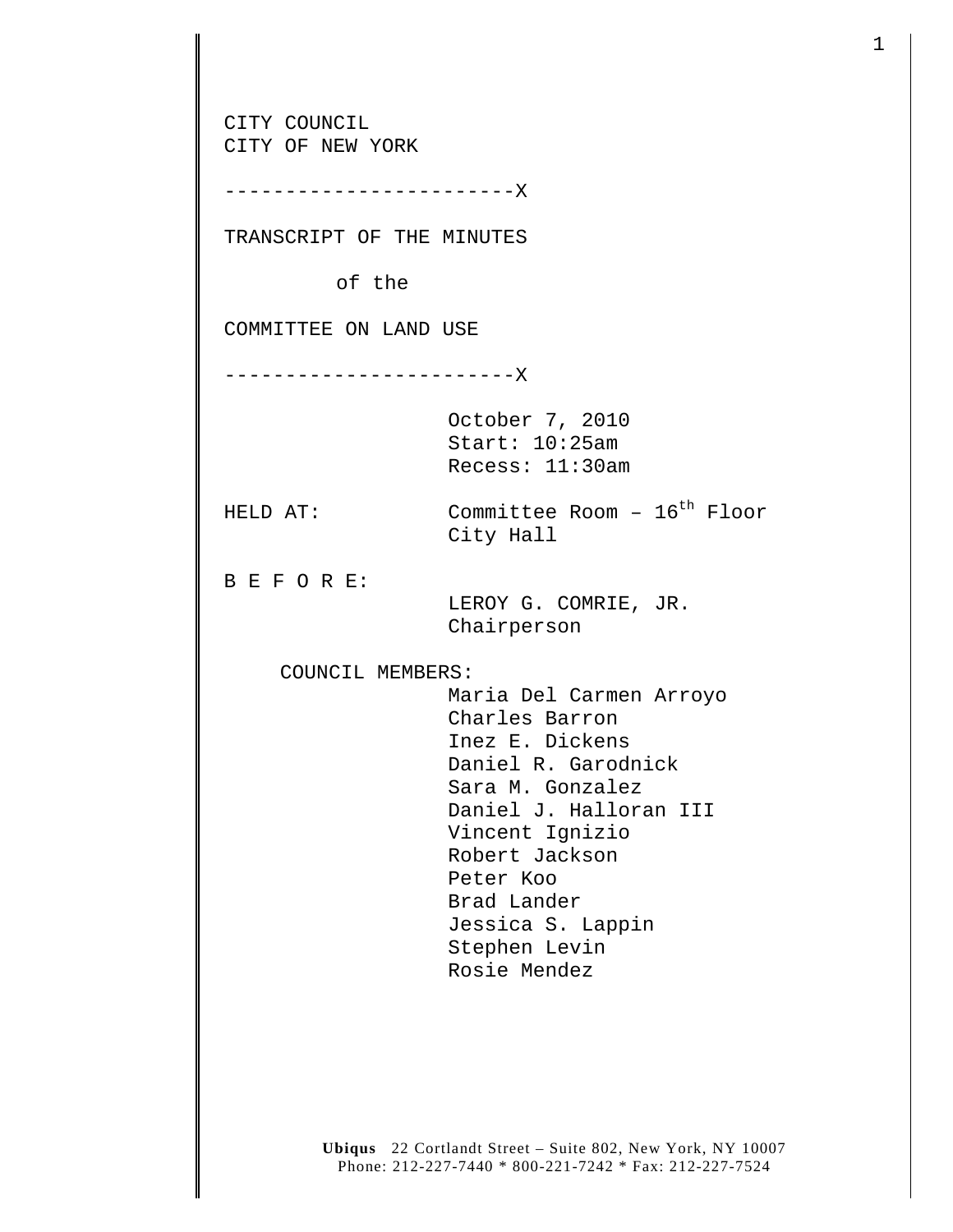## A P P E A R A N C E S

## COUNCIL MEMBERS:

 Annabel Palma Diana Reyna Joel Rivera James Sanders, Jr. James Vacca Mark S. Weprin Jumaane D. Williams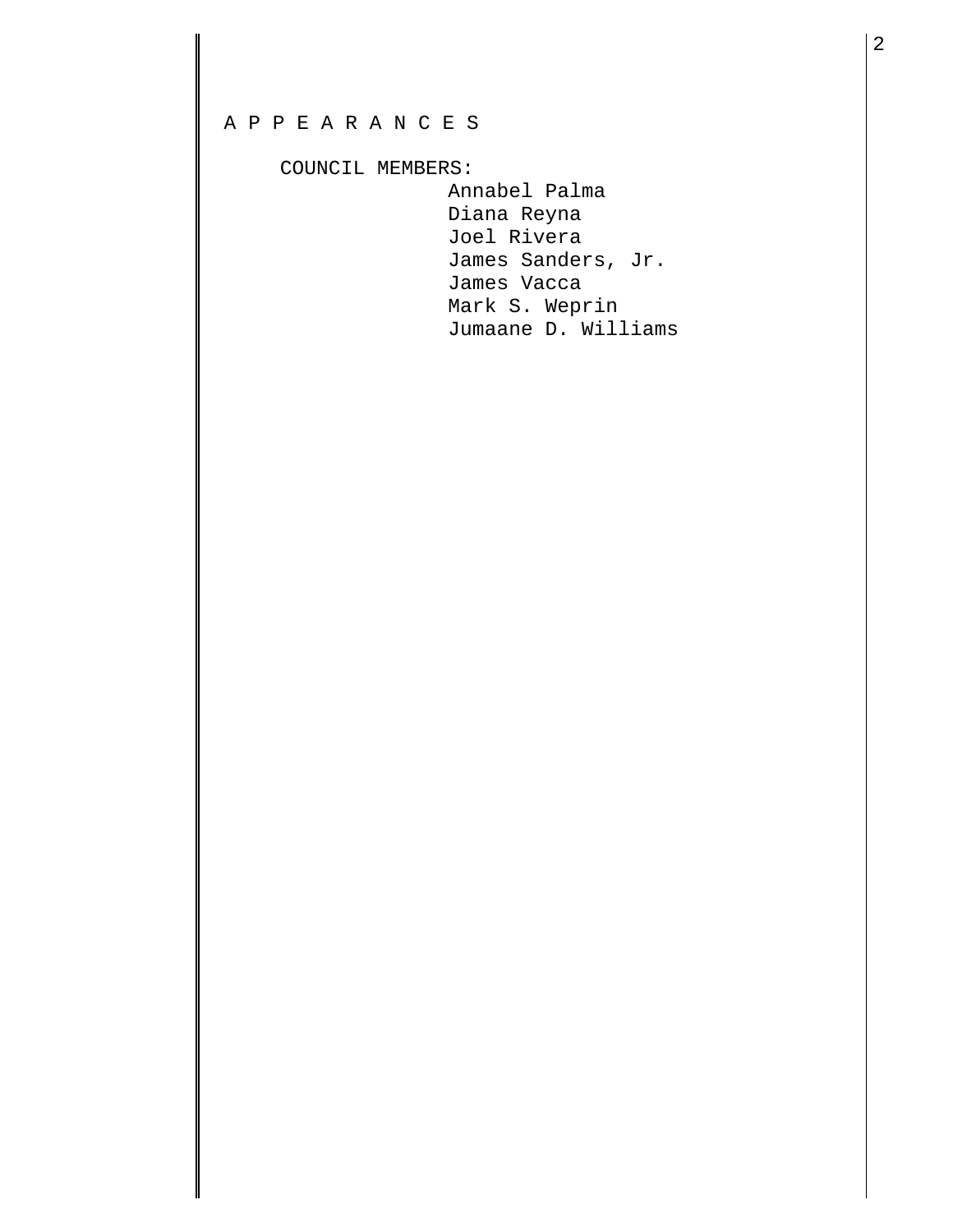| $\mathbf 1$ | 3<br>COMMITTEE ON LAND USE                                                 |
|-------------|----------------------------------------------------------------------------|
| 2           | CHAIRPERSON COMRIE, JR.: Good                                              |
| 3           | morning, this is the Land Use Committee meeting                            |
| 4           | hearing, being held on Thursday, October $7th$ , 2010.                     |
| 5           | Present is Robert Jackson, Mark Weprin, Rosie                              |
| 6           | Mendez, Joel Rivera, Dan Garodnick, James Sanders,                         |
| 7           | Brad Lander, Annabel Palma, Charles Barron, happy                          |
| 8           | birthday, Vincent Ignizio, Peter Koo, and Jimmy                            |
| 9           | Vacca, and myself. We are informing you that the                           |
| 10          | Landmarks Committee meeting scheduled for today                            |
| 11          | has to be deferred until next Wednesday, we'll                             |
| 12          | announce the time. And also, Council Member                                |
| 13          | Jackson has a pressing appointment, so if we can                           |
| 14          | just run through these really quick, he can vote                           |
| 15          | and leave. We have land use items #177 through                             |
| 16          | #193, which are related, pertaining to the Culver                          |
| 17          | El rezoning in Council Member Lander's district,                           |
| 18          | item #C100345 ZMK, it's the 17 related                                     |
| 19          | applications, amendments to the zoning map, text                           |
| 20          | amendment, ULURP, UDAP, 14 special permits to                              |
| 21          | reorganize the mix of uses, allow for expansion                            |
| 22          | and create 68 units of affordable housing, that is                         |
| 23          | modified the Pergoment site property, bounded by                           |
| 24          | 36 <sup>th</sup> Street, Old New Utrecht Road, 37 <sup>th</sup> Street and |
| 25          | 13 <sup>th</sup> Avenue will be changed to a C82. Block 5300,              |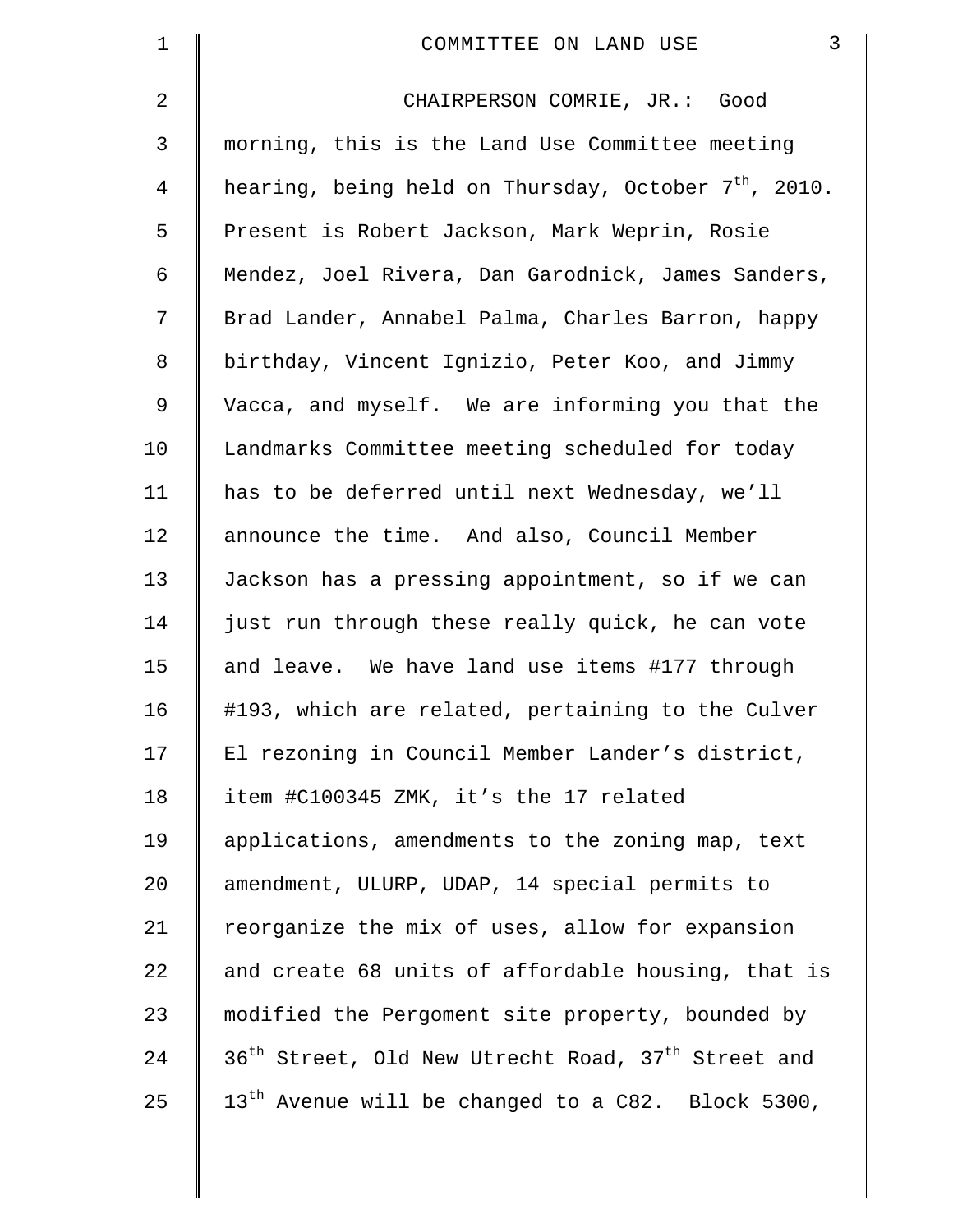| $\mathbf 1$    | 4<br>COMMITTEE ON LAND USE                         |
|----------------|----------------------------------------------------|
| 2              | lot 45 and block 5299, lot 37, generally located I |
| $\mathfrak{Z}$ | the southeastern portion of the proposed rezoning  |
| 4              | shall be deleted from the mixed use district, and  |
| 5              | shall be zoned M1-2. Okay, I just want to make     |
| 6              | sure. All right, now we have our land use items    |
| 7              | #194 through #196, which are related to the Sugar  |
| 8              | Hill disposition in Council Member Jackson's       |
| $\mathsf 9$    | district. These three related actions to           |
| 10             | facilitate the development of a mixed-use facility |
| 11             | for affordable housing. These items are C100274    |
| 12             | PPM, C100275 PQM, which is acquisition, and        |
| 13             | C100277 ZMM, which is an amendment to the zoning   |
| 14             | map. We also have another zoning map amendment in  |
| 15             | Council Member Rivera's district, dealing with a   |
| 16             | single property, the High Hawk rezoning, which     |
| 17             | will create affordable housing, we also have in    |
| 18             | Council Member Lappin's district a motion to file  |
| 19             | pursuant to withdrawal for the land use item #216  |
| 20             | East End Bar and Grill, item #20115161 TCM, that   |
| 21             | was an unenclosed sidewalk café that's giving a    |
| 22             | lot of problems and Council Member Lappin, to her  |
| 23             | credit, is working to make sure that they do not   |
| 24             | open until they  do not operate a sidewalk café    |
| 25             | until they have done it properly. Also the next    |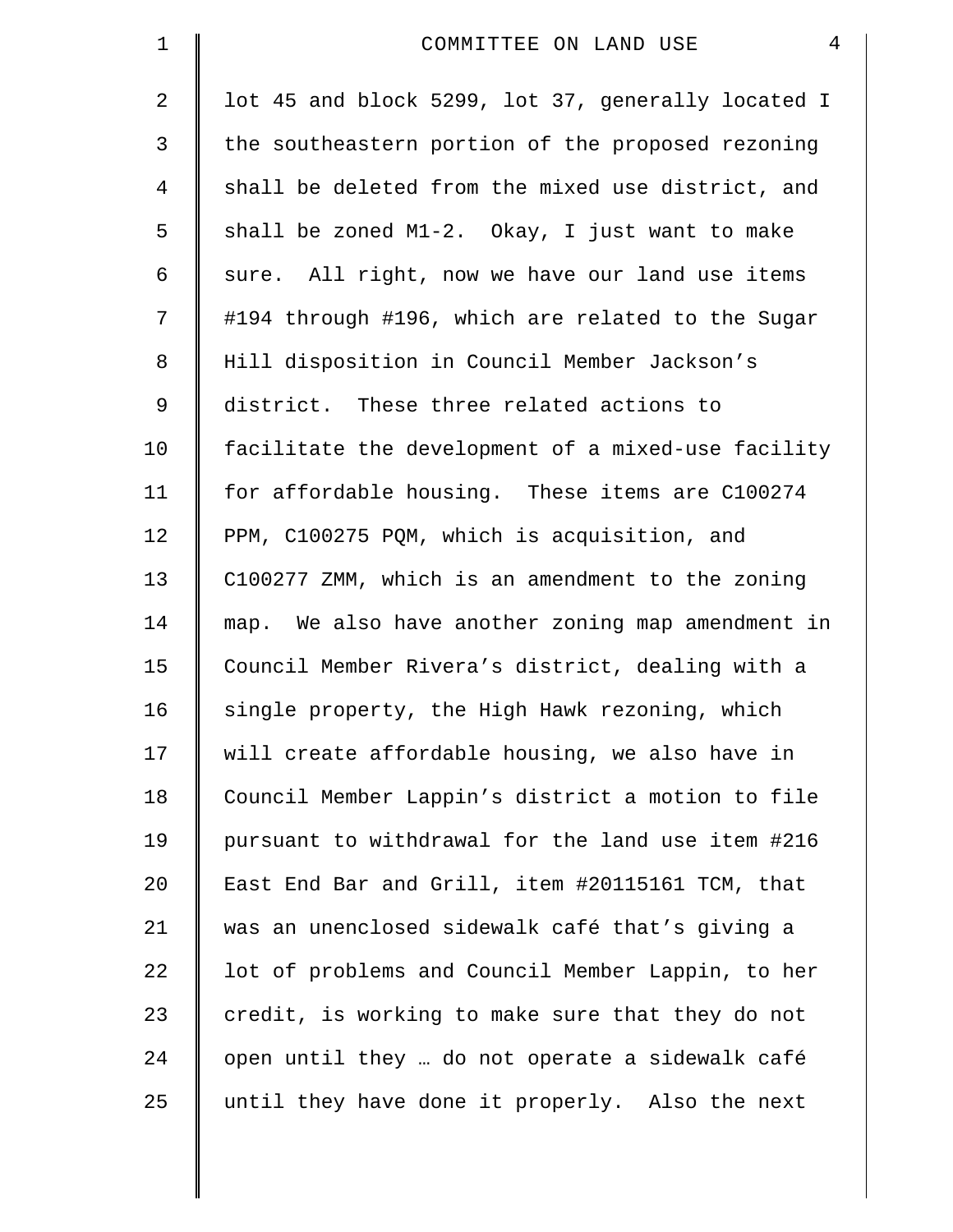| $\mathbf 1$    | 5<br>COMMITTEE ON LAND USE                                     |
|----------------|----------------------------------------------------------------|
| 2              | item in Council Member Foster's district, land use             |
| 3              | item #219, 3500 Park Avenue, it's a zoning map                 |
| $\overline{4}$ | change to facilitate a mixed-use building, item                |
| 5              | #C080129 ZMK, it's a property in East 168 <sup>th</sup> Street |
| 6              | and Park Avenue. Also, the next item in Council                |
| 7              | Member Arroyo's district, which is a zoning map                |
| 8              | amendment, land use item #220, the Crossing at                 |
| 9              | Southern Blvd., it's item #C10036 ZMK, that's a                |
| 10             | zoning map amendment to allow for the construction             |
| 11             | of a multi-use property. Then we have the two                  |
| 12             | items, land use items #221 and #222, in Council                |
| 13             | Member Chin's district, it's a zoning map                      |
| 14             | amendment and a zoning text amendment, related to              |
| 15             | North Tribeca rezoning, item #C100369 ZMM, and                 |
| 16             | N100370A ZRM, the two related applications are to              |
| 17             | encourage appropriate development and preserve the             |
| 18             | neighborhood character of the North Tribeca area.              |
| 19             | And then we have Council Member Rivera, again, an              |
| 20             | amendment to the zoning map, and an amendment to               |
| 21             | the community for Tremont Avenue rezoning and                  |
| 22             | Third Avenue rezoning, land use items #223                     |
| 23             | and#224, item numbers C100407 ZMK, the two related             |
| 24             | applications encourage appropriate development to              |
| 25             | reflect and preserve the Third Avenue, Tremont                 |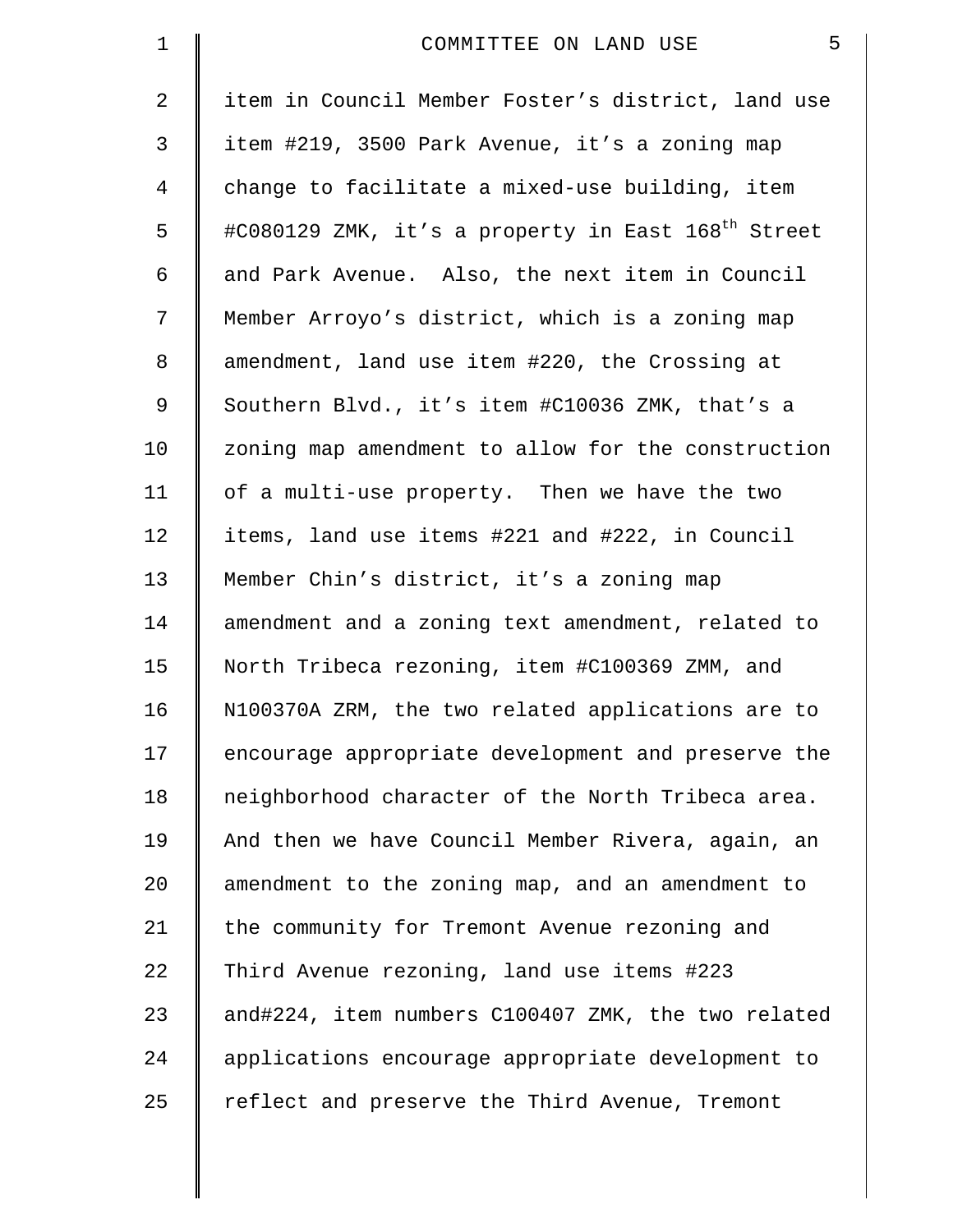| $\mathbf 1$ | $\epsilon$<br>COMMITTEE ON LAND USE                          |
|-------------|--------------------------------------------------------------|
| 2           | Avenue area, along with a text amendment  no,                |
| 3           | that's 224, I'm sorry. Then we have land use                 |
| 4           | items #209, #210, and #218, proposals subject to             |
| 5           | Council review, at the request of HPD, pursuant to           |
| 6           | Urban Development Action Area article 16 of the              |
| 7           | New York General Municipal Law, which requested              |
| 8           | that the Council find that the present status of             |
| 9           | the listed area tends to impair or arrest the                |
| 10          | sound growth and development of the municipality             |
| 11          | and that the proposed urban development action               |
| 12          | project is consistent with the policy and purposes           |
| 13          | of section 691 of the General Municipal Law, and             |
| 14          | those items are one in Council Member Dickens                |
| 15          | district, land use item #209, ULURP numbers                  |
| 16          | 20115157 HAM, it's 2053 $7th$ Avenue, it's a tenant          |
| 17          | interim lease in Community Board #12, it's                   |
| 18          | another item is in Council Member Dickens'                   |
| 19          | district, item 210, 20115158 HAM, 108 West $114^{\text{th}}$ |
| 20          | Street, it's also a tenant interim lease in                  |
| 21          | Community Board #10, and in Council Member                   |
| 22          | Arroyo's district, land use item #208, 20115199              |
| 23          | HAX, it's 100 West 163rd Street and 954 Anderson             |
| 24          | Avenue in the Bronx, neighborhood redevelopment              |
| 25          | program in Community Board #4. All of these items            |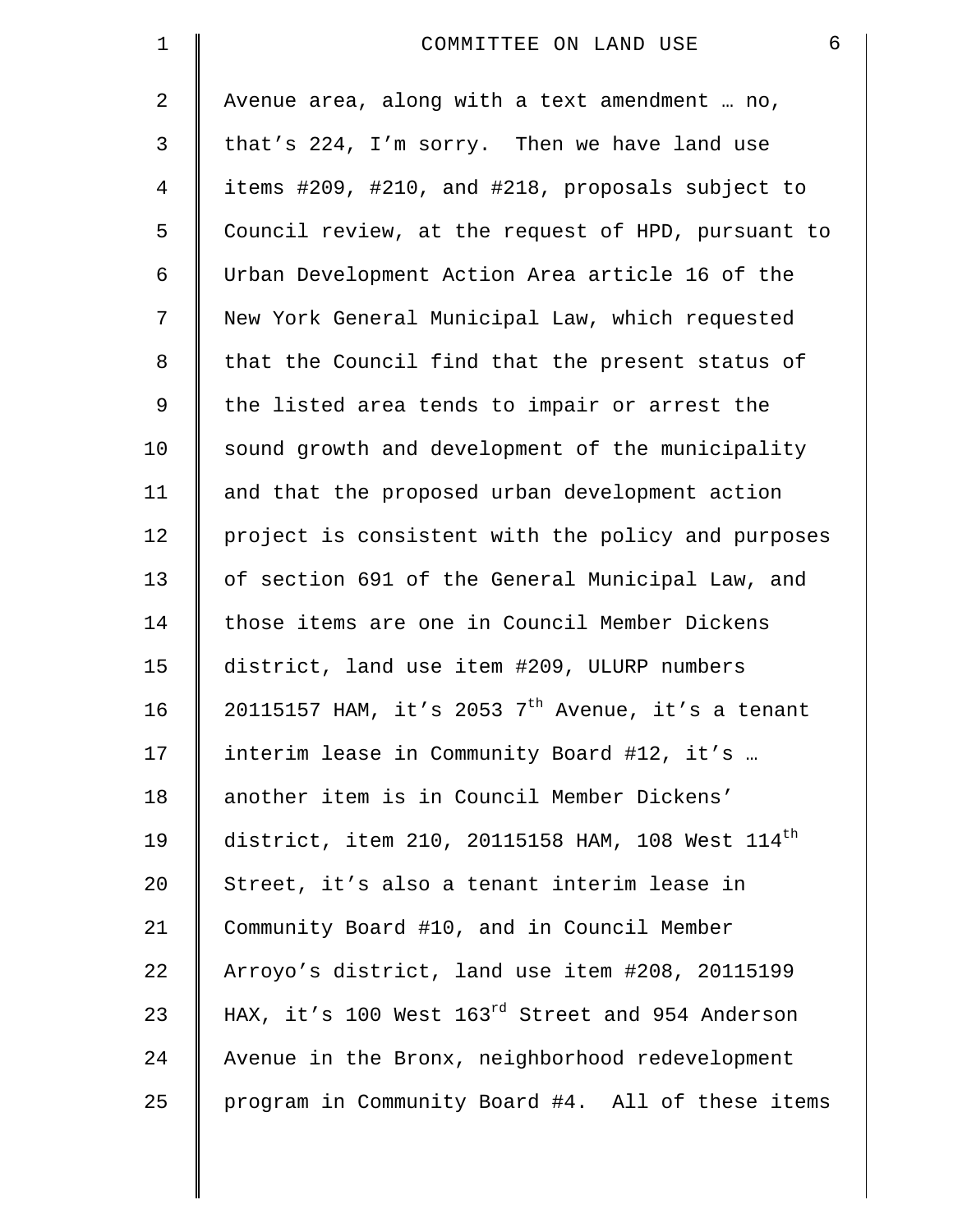| $\mathbf 1$ | 7<br>COMMITTEE ON LAND USE                         |
|-------------|----------------------------------------------------|
| 2           | have been vetted thoroughly in the subcommittee    |
| 3           | meetings by the subcommittee Chairs. I'll ask now  |
| 4           | if any of the Chairs or any members want to speak  |
| 5           | to any specific items? Did Council Member Jackson  |
| 6           | Council Member Jackson should vote first, since    |
| 7           | we've now introduced all of the items, so he can   |
| 8           | go to his important critical- -                    |
| 9           | COUNCIL MEMBER JACKSON:                            |
| 10          | (Interposing) I'm going to court.                  |
| 11          | CHAIRPERSON COMRIE, JR.: I'm not                   |
| 12          | going to tell your business.                       |
| 13          | COUNCIL MEMBER JACKSON: Thank you,                 |
| 14          | Mr. Chair. I vote aye on all, and I make a         |
| 15          | recommendation concerning the Sugar Hill project   |
| 16          | in my district that everyone vote aye. Thank you.  |
| 17          | MALE VOICE: It was with great                      |
| 18          | speed.                                             |
| 19          | CHAIRPERSON COMRIE, JR.: Does                      |
| 20          | anyone want to speak to any of the items that were |
| 21          | listed on today's calendar? All right, thank you   |
| 22          | all very much, now let's move to the vote. I       |
| 23          | recommend a yes vote to all items on today's       |
| 24          | calendar. And I want to thank the Land Use staff   |
| 25          | and Carol Shine for making sure I was prepared     |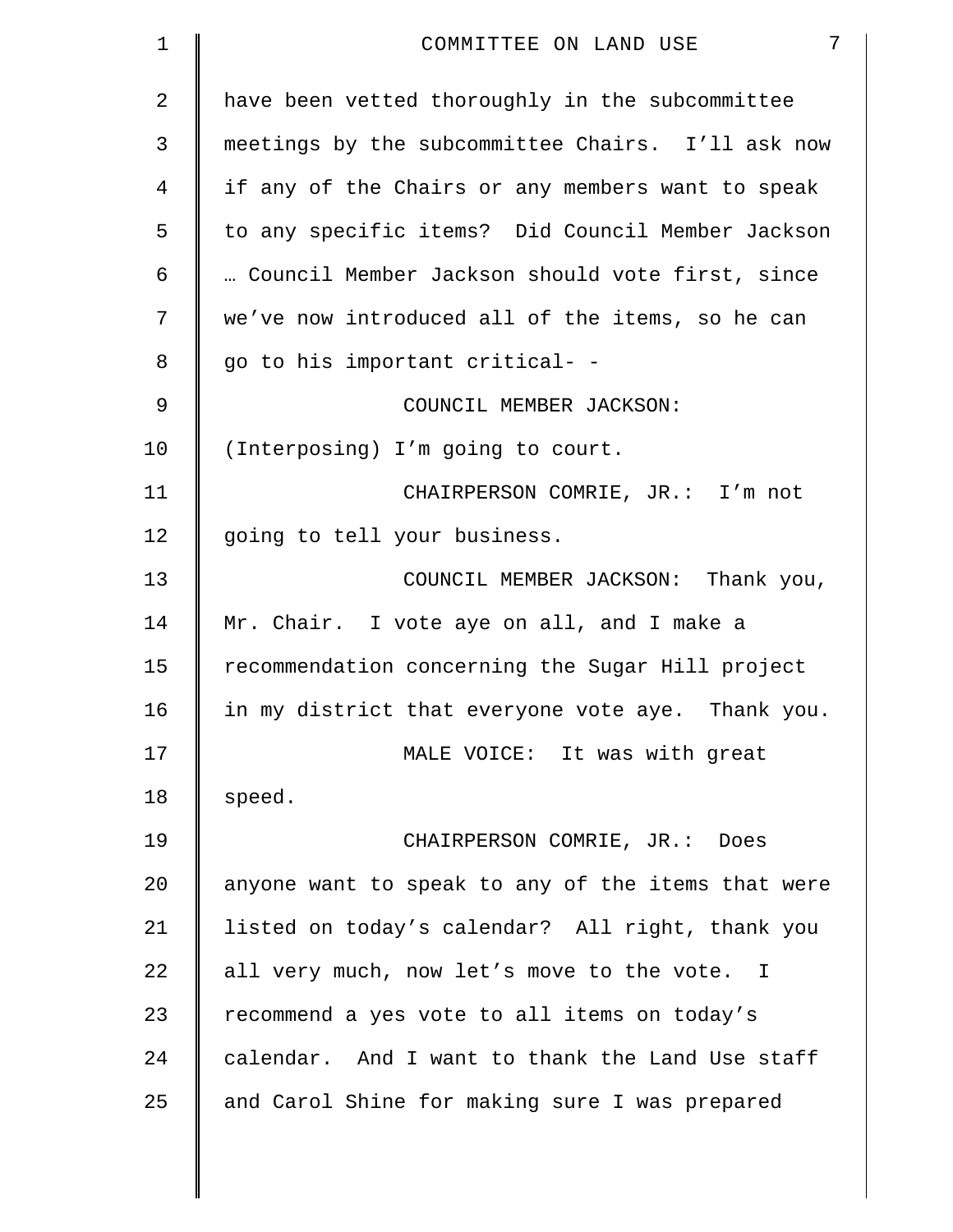| $\mathbf 1$    | 8<br>COMMITTEE ON LAND USE                        |
|----------------|---------------------------------------------------|
| $\overline{2}$ | properly.                                         |
| 3              | COMMITTEE CLERK MARTIN: William                   |
| 4              | Martin, Committee Clerk, roll call vote on the    |
| 5              | Committee on Land Use. Council Member Comrie.     |
| 6              | CHAIRPERSON COMRIE, JR.: Aye on                   |
| 7              | all.                                              |
| 8              | COMMITTEE CLERK MARTIN: Rivera.                   |
| 9              | COUNCIL MEMBER RIVERA: I vote aye                 |
| 10             | on all.                                           |
| 11             | COMMITTEE CLERK MARTIN: Barron.                   |
| 12             | COUNCIL MEMBER BARRON: Aye on all.                |
| 13             | COMMITTEE CLERK MARTIN: Palma.                    |
| 14             | COUNCIL MEMBER PALMA: Aye.                        |
| 15             | COMMITTEE CLERK MARTIN: Garodnick.                |
| 16             | COUNCIL MEMBER GARODNICK: Thank                   |
| 17             | you, aye.                                         |
| 18             | COMMITTEE CLERK MARTIN: Mendez.                   |
| 19             | COUNCIL MEMBER MENDEZ: Aye.                       |
| 20             | COMMITTEE CLERK MARTIN: Vacca.                    |
| 21             | COUNCIL MEMBER VACCA: Aye.                        |
| 22             | COMMITTEE CLERK MARTIN: Lander.                   |
| 23             | COUNCIL MEMBER LANDER: I'll save                  |
| 24             | them for the stated that we do, which won't be    |
| 25             | this coming stated, but two stateds from now, for |
|                |                                                   |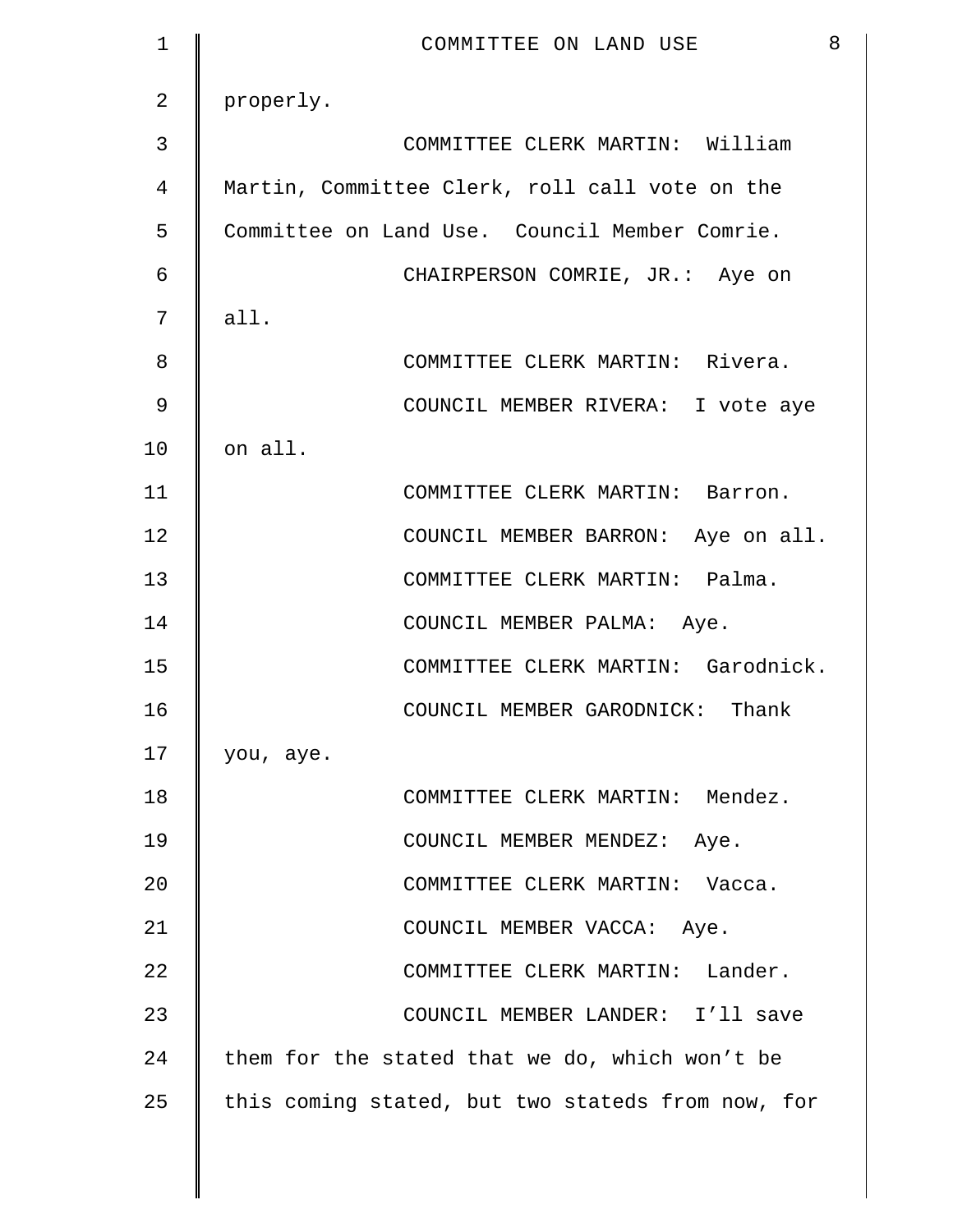| 1              | 9<br>COMMITTEE ON LAND USE                        |
|----------------|---------------------------------------------------|
| $\overline{2}$ | today I'll just thank the Chair of the Committee  |
| 3              | and subcommittee and the members because you had  |
| 4              | to sign a lot of pieces of paper this morning.    |
| 5              | All the other people who worked very hard to help |
| 6              | make this happen, I'll thank at the stated, and I |
| 7              | vote aye on all.                                  |
| 8              | COMMITTEE CLERK MARTIN: Weprin.                   |
| 9              | COUNCIL MEMBER WEPRIN: Aye.                       |
| 10             | COMMITTEE CLERK MARTIN: Ignizio.                  |
| 11             | COUNCIL MEMBER IGNIZIO:<br>Yes.                   |
| 12             | COMMITTEE CLERK MARTIN: Halloran.                 |
| 13             | COUNCIL MEMBER HALLORAN III: Aye.                 |
| 14             | COMMITTEE CLERK MARTIN: Koo.                      |
| 15             | COUNCIL MEMBER KOO: Aye.                          |
| 16             | COMMITTEE CLERK MARTIN: By a vote                 |
| 17             | of thirteen in the affirmative, zero in the       |
| 18             | negative and no abstentions, all items have been  |
| 19             | adopted, members, please sign the Committee       |
| 20             | reports if you haven't.                           |
| 21             | COUNCIL MEMBER SANDERS, JR.:                      |
| 22             | Sanders wants to vote.                            |
| 23             | COUNCIL MEMBER LANDER: Council                    |
| 24             | Member Sanders.                                   |
| 25             | CHAIRPERSON COMRIE, JR.: Sorry,                   |
|                |                                                   |
|                |                                                   |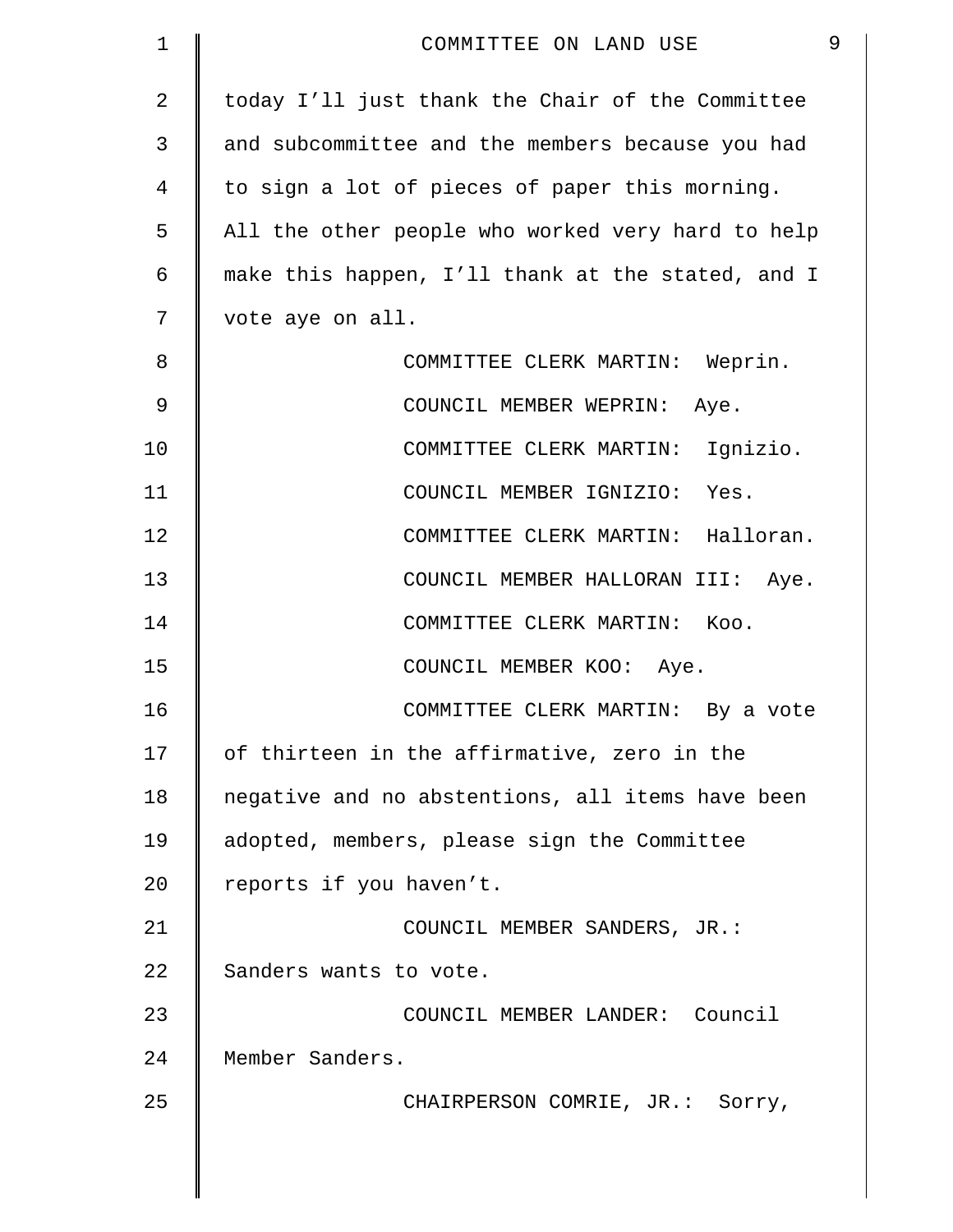| $\mathbf 1$ | 10<br>COMMITTEE ON LAND USE                                    |
|-------------|----------------------------------------------------------------|
| 2           | Council Member.                                                |
| 3           | COUNCIL MEMBER SANDERS, JR.:                                   |
| 4           | That's all right. A special vote is always                     |
| 5           | necessary for me. I vote aye on all.                           |
| 6           | CHAIRPERSON COMRIE, JR.: Landmarks                             |
| 7           | subcommittee next, this October $13^{th}$ , October $13^{th}$  |
| 8           | on the 14 <sup>th</sup> at 9:45, and the Land Use Committee    |
| 9           | will meet on the $14^{th}$ floor on October $13^{th}$ as well, |
| 10          | at 10:00. It's a new meeting, these are newly-                 |
| 11          | scheduled meetings. Yes, and then we have an open              |
| 12          | window, because we have members that were at                   |
| 13          | meetings this morning, and they're on their way                |
| 14          | here, so we're going to hold the role open till                |
| 15          | 11:15. Paperwork.                                              |
| 16          | COMMITTEE CLERK MARTIN: Council                                |
| 17          | Member Gonzalez.                                               |
| 18          | COUNCIL MEMBER GONZALEZ: (no                                   |
| 19          | response)                                                      |
| 20          | COMMITTEE CLERK MARTIN: Lappin.                                |
| 21          | COUNCIL MEMBER LAPPIN: Aye.                                    |
| 22          | COMMITTEE CLERK MARTIN: Levin.                                 |
| 23          | COUNCIL MEMBER LEVIN: Aye.                                     |
| 24          | COMMITTEE CLERK MARTIN: The vote                               |
| 25          | now currently stands at 17. Council Member                     |
|             |                                                                |

 $\parallel$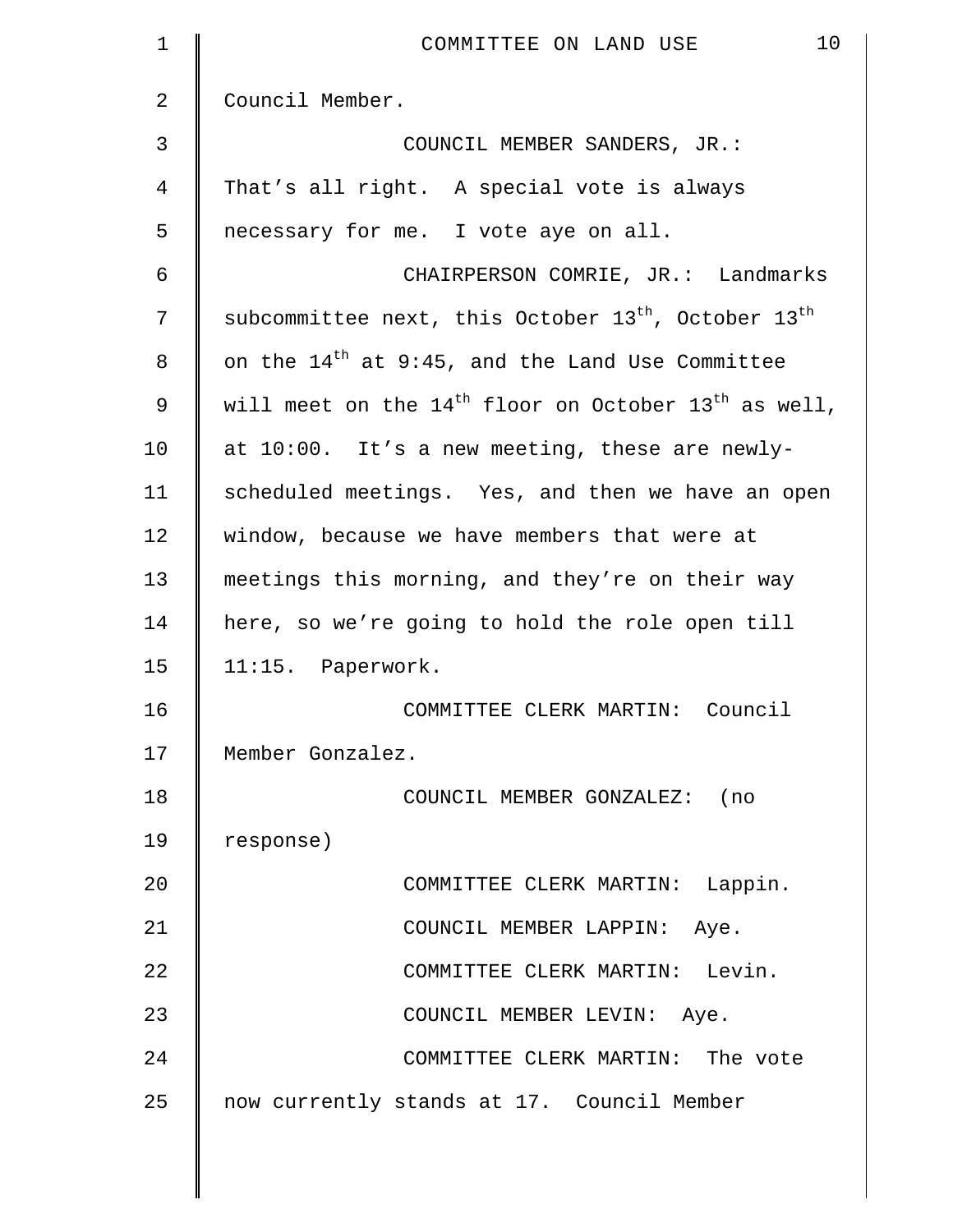| $\mathbf 1$    | 11<br>COMMITTEE ON LAND USE                        |
|----------------|----------------------------------------------------|
| $\overline{2}$ | Williams.                                          |
| 3              | COUNCIL MEMBER WILLIAMS: I vote                    |
| 4              | aye on all.                                        |
| 5              | COMMITTEE CLERK MARTIN: Council                    |
| 6              | Member Reyna.                                      |
| 7              | COUNCIL MEMBER REYNA: I vote aye                   |
| 8              | on all.                                            |
| 9              | COMMITTEE CLERK MARTIN: Council                    |
| 10             | Member Dickens.                                    |
| 11             | COUNCIL MEMBER DICKENS: Aye on                     |
| 12             | all.                                               |
| 13             | COMMITTEE CLERK MARTIN: Council                    |
| 14             | Member Arroyo.                                     |
| 15             | COUNCIL MEMBER ARROYO: Aye on all.                 |
| 16             | COMMITTEE CLERK MARTIN: The final                  |
| 17             | vote on the Committee on Land Use is now 21 in the |
| 18             | affirmative, zero in the negative and no           |
| 19             | abstentions.                                       |
| 20             | COUNCIL MEMBER DICKENS: The Land                   |
| 21             | Use Committee of October $7th$ , 2010 is hereby    |
| 22             | adjourned.                                         |
| 23             |                                                    |
| 24             |                                                    |
| 25             |                                                    |
|                |                                                    |
|                |                                                    |